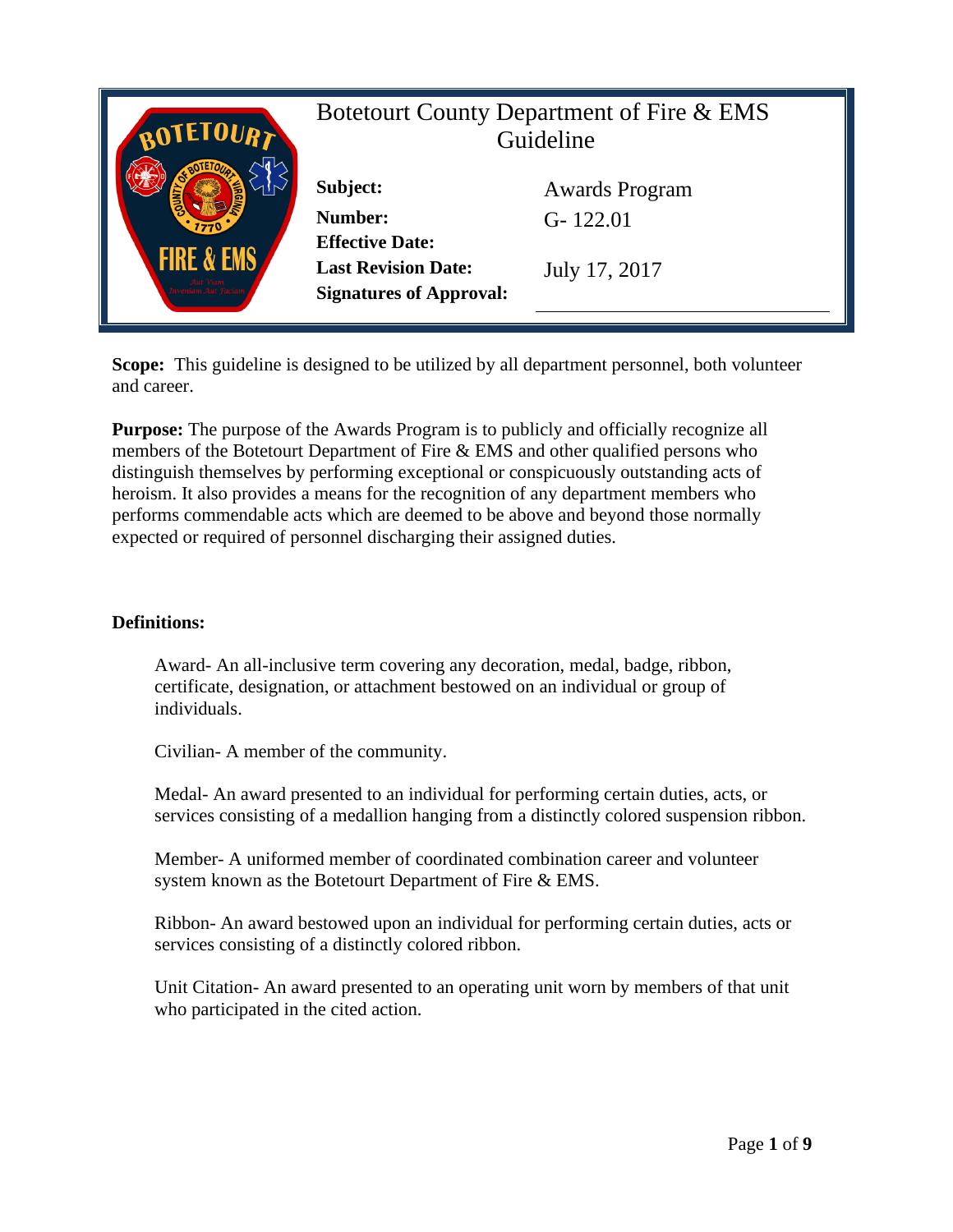#### **1.0 Awards Committee**

The Awards Committee is a standing committee. The committee shall consist of a cross-section of personnel from the department, to include but not limited to: career, volunteer, fire, EMS, entry-level, company and chief officer levels. Additionally, a member from the Board of Supervisors assigned to the Fire  $\&$ EMS Commission should serve as a community interest representative to the committee. The awards committee will not have a standing meeting, but will schedule meetings based upon awards nominations or as needed to maintain the awards program. Members of the committee will serve two year terms.

The committee will be made up of the following members:

- Chairman: Chosen by the Chief of Fire and EMS.
- (2) Officers: Two department officers of any rank, one being a volunteer and one being a career member.
- (2) Firefighters: Two department firefighters and/or EMT's, one being a volunteer and one being a career member.

### **1.1 Nominations**

Nominations may be submitted at any time and by any individual within the organization. In addition, citizens of Botetourt County may also submit a nomination for an award to the awards committee. Nominations should be submitted in writing, utilizing the awards nomination form found in the forms appendix of this manual. Any required supporting documentation should be included during the submission process. Nominations may be submitted to any member of the awards committee, at any time. Those making nominations will be subject to justification in front of the awards committee if deemed necessary as part of the decision making process.

## **1.2 Awards**

The intent of the Awards Committee is to honor those involved in a significant event that contributes to a safe community in Botetourt County or provides assistance to another community. Awards (ribbons and medals) presented by another organization to our members may be displayed on the uniform assuming said award is in keeping with the uniform policy of Botetourt County Fire and EMS. The Chief of Department is responsible for the authorization of awards issued from another organization.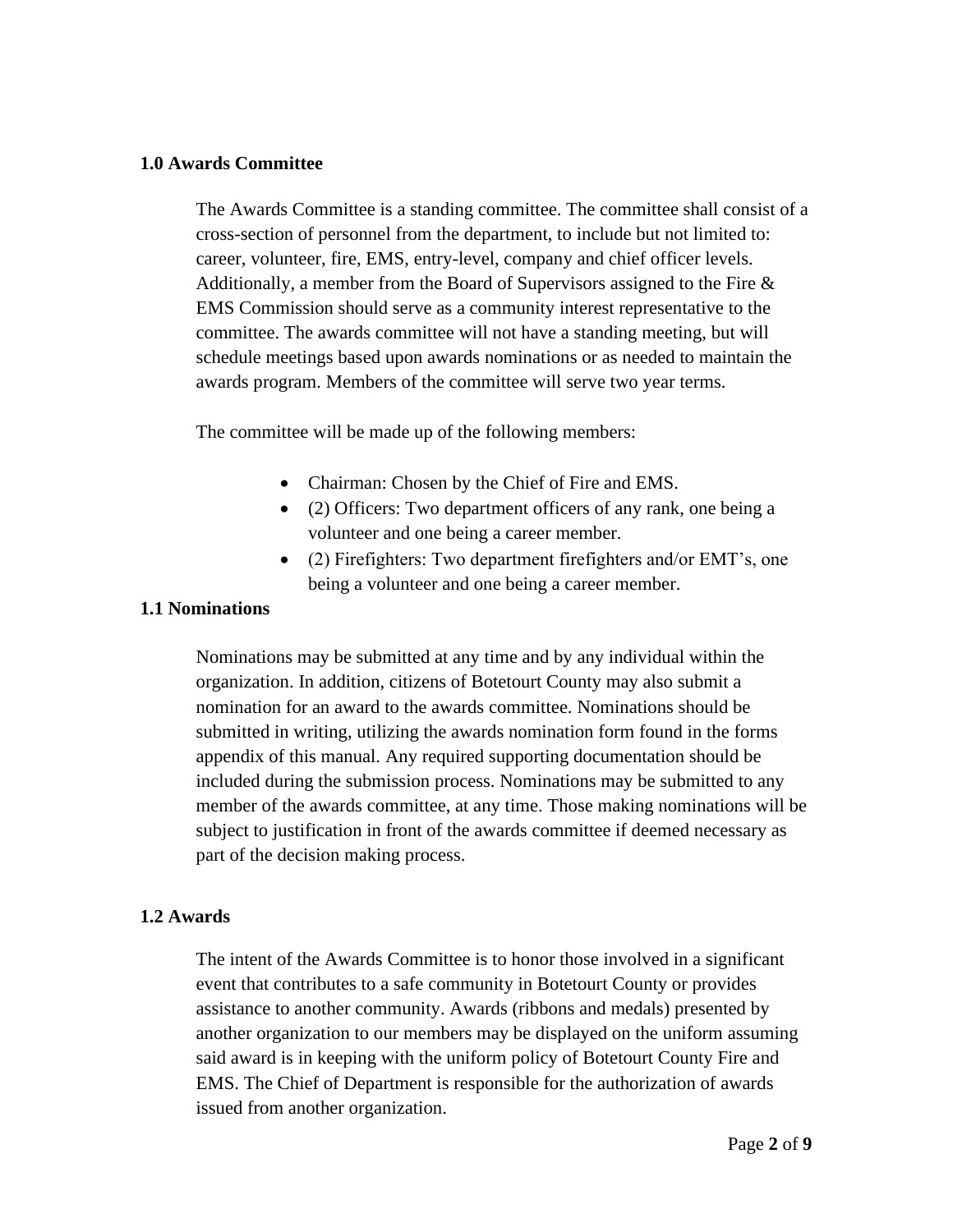*The intent is to have our members proudly display their accomplishments on their uniforms.*

### **1.2 Precedence of Awards**

## **A. General**

Awards issued to Botetourt Fire & EMS Department personnel are listed in this section in order of precedence and **will be worn on the Class A coat and/or Class B shirt, depending on the award.** The following awards will be issued by the Botetourt Department of Fire  $& EMS$  along with the appropriate uniform insignia.

## **B. Order of Decoration**

The Botetourt Fire & EMS Department personal decorations, unit awards, non-Botetourt Fire & EMS decorations and Botetourt Fire & EMS campaign and service awards will be given precedence in the order listed.

All ribbons and medals must be mounted and worn according to the precedence listed herein.

Awards shall be worn in the order of precedence from top down and from the wearer's center of chest towards the arm, and horizontal with the floor unless otherwise specified herein. Multiple medals and ribbons shall be mounted on the appropriate ribbon bar and not individually mounted. If an award is given to an individual on more than one occasion, the recognition will be given in the form of a star attended to the original ribbon for each additional occurrence.

# **C. Awards Description and Criteria**

The following describe the awards and the criteria for each award sponsored by the Botetourt Department of Fire & EMS:

- Shall have no disciplinary action during the calendar year
- Actions should be beneficial to the department or community
- Shall be a member in good standing
- The nominee shall demonstrate teamwork, initiative, and motivation that have a positive impact on others.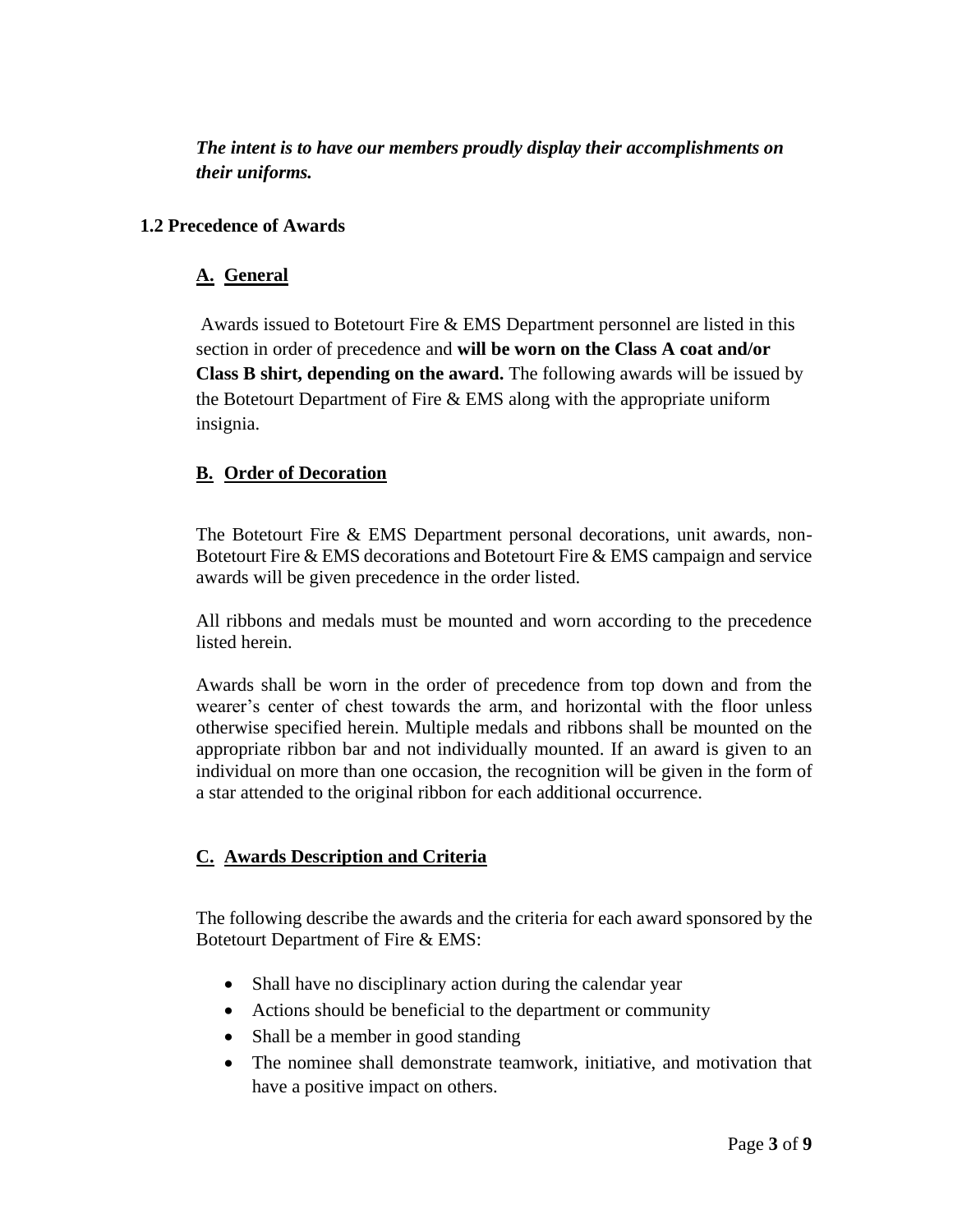## **D. Botetourt Fire & EMS Personnel Decorations**

## **1) Medal of Honor (Member)**

The Medal of Honor is the highest award presented by Botetourt Department of Fire & EMS. This award is for those uniformed personnel who display distinguished and uncommon personal bravery in the act of protecting life/lives in circumstances far beyond the normal limits of the profession.

Criteria:

- The candidate, in the act of saving other life/lives, exposed his/her life to significant risk.
- The act was far above and beyond actions expected of personnel
- There must be proof of performance in the form of witness statements or witnesses or other acceptable means
- The act may have been performed on or off-duty

## **2) Medal of Valor (Member)**

This award is for those uniformed personnel who perform a personal act in a courageous manner in the protection of life/lives. Acting in the face of grave danger or imminent hazard to life or limb, with knowledge of the risks involved. Acting beyond the call of duty.

Criteria:

- There must have been the presence of a possible and probable personal risk to the award nominee.
- The act may have been performed on- or off-duty.
- The act must be something extraordinary such as, but not limited to, the following examples:
	- ➢ A "save" at a fire, rescue scene (such as a building collapse), a hazardous materials incident, or a swift water rescue
	- $\triangleright$  An act that prevents injury related to the incident
	- ➢ May be an act performed during "normal" incident activity, or an anytime voluntary activity.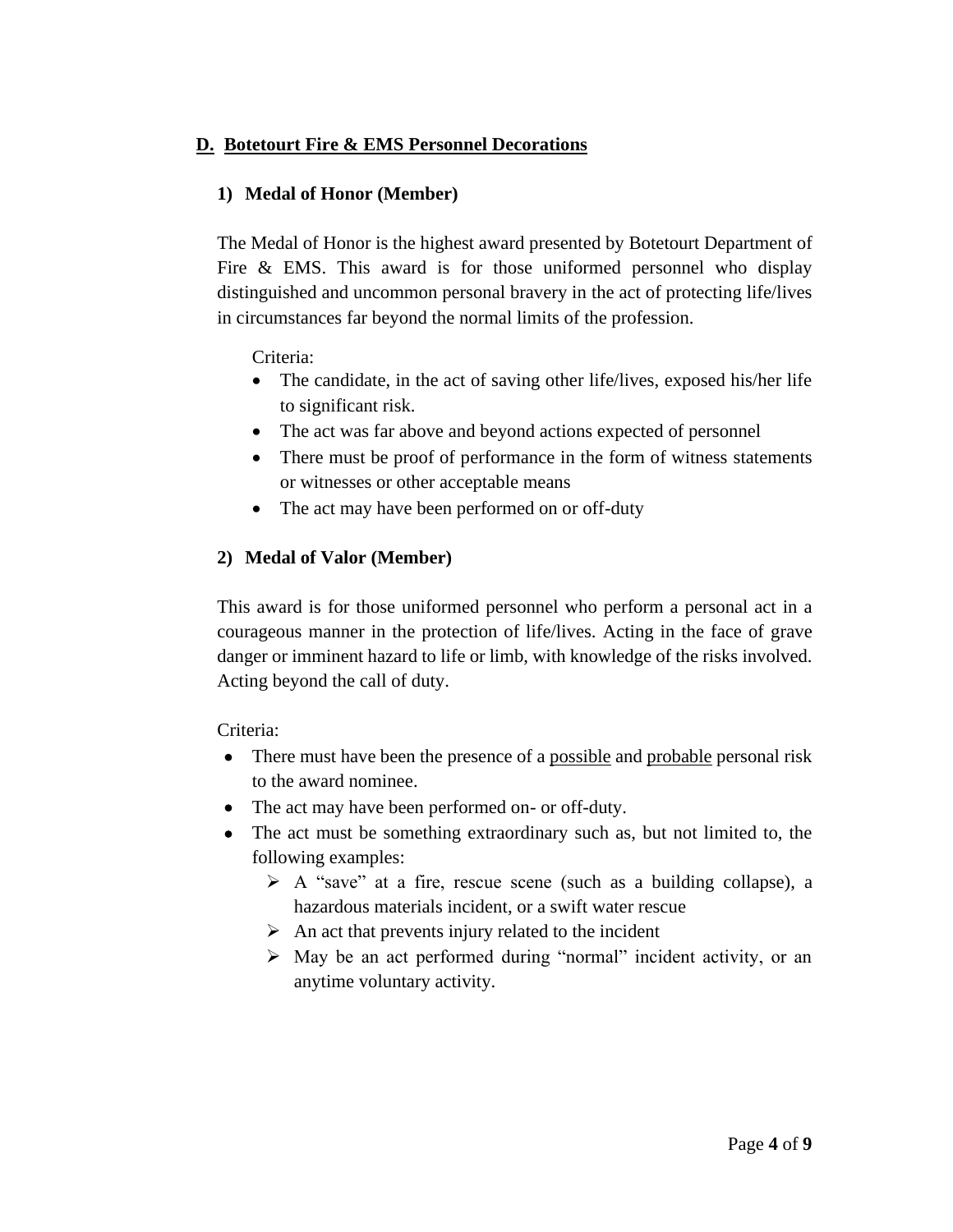## **3) Medal of Merit (Member)**

This award is for those departmental personnel who exemplify the fire and EMS service profession's highest ideals. Nominees gave much of themselves, either through special projects or long-term outstanding service. Their work has had a positive impact on the department/community/fire service and is demonstrated to be above and beyond the scope of normal job functions.

### Criteria:

- For special service and/or long-term outstanding service in the Department
- May be awarded for special service and/or long-term outstanding Department related service to the community (i.e., education, prevention, public relations, etc.)
- May be a single act or an accumulation of acts
- The activities must be above and beyond normal duties. They must infer personal initiative and innovation.
- The activities must have some sort of impact and/or successful connotations.
- The award may be for a significant contribution to departmental/community/ or fire/EMS service
- The actions must have brought a recognizable positive distinction to the department

## **4) Jeffrey W. Beckner Leadership Award (Member)**

This award is presented in honor of Chief Jeffrey W. Beckner who served Botetourt County from 2014 until 2016 and the fire service as a whole for over 30 years. This award is presented to the active emergency services member who demonstrates strong leadership skills, is focused on the mission of the organization, and is a well-rounded member of the Botetourt community. Selection for this award is conducted by an independent committee chaired by Chief Beckners wife Julie or her designee. If so designated by the chairmen, the awards committee may participate in the selection process. This honor is awarded annually.

## **5) Firefighter of the Year (Member) A10850**



This award is presented to the firefighter or officer who, in the eyes of their peers, has demonstrated outstanding service to the community through the execution of their duties as a firefighter in a manner which reflects credit upon all department personnel and for dedication above and beyond the call of duty. The firefighter of the year award can be presented to both 1 career and 1 volunteer member in the same year if deemed appropriate by the committee.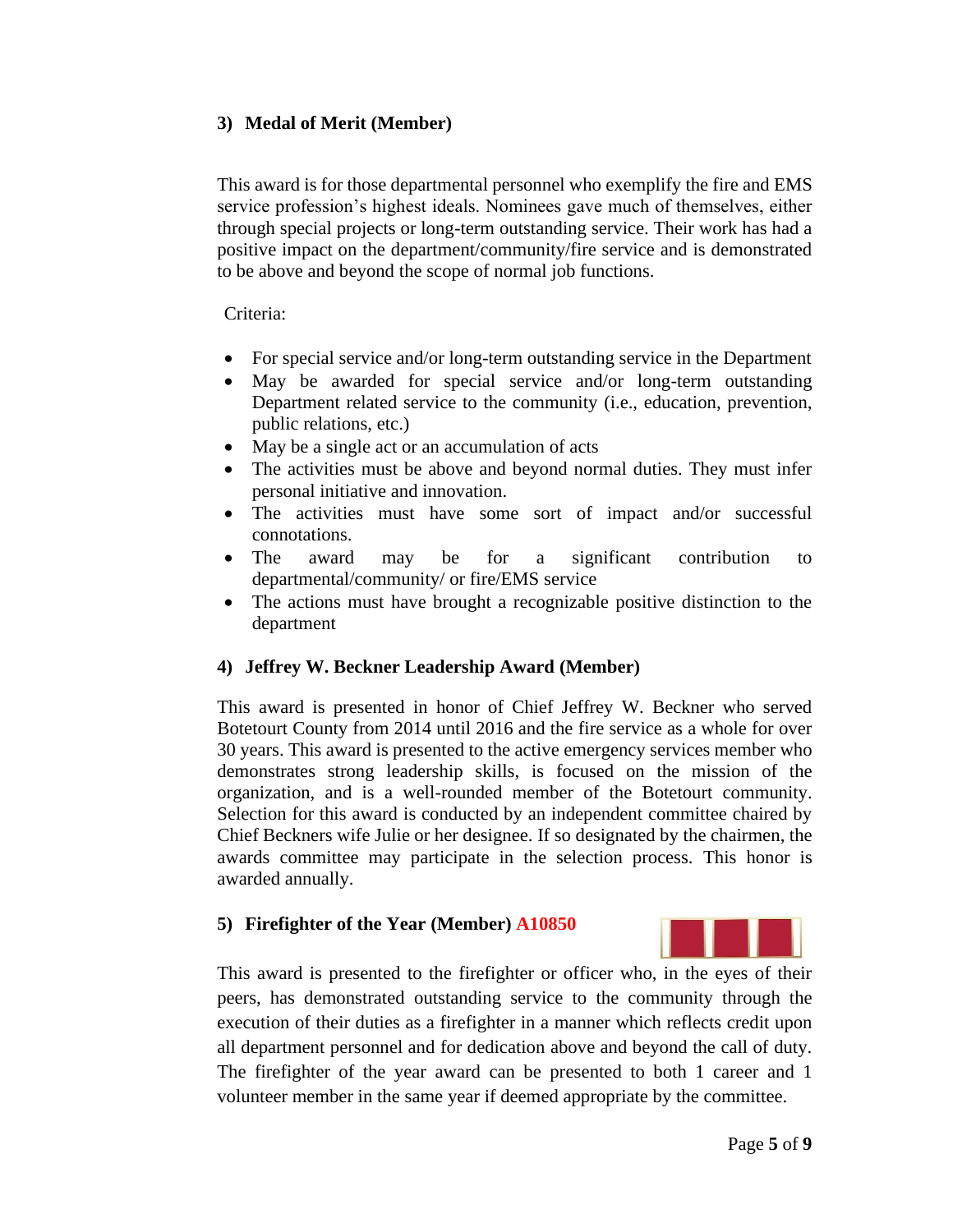The award is a statue of a style to be determined by the Awards Committee.

## **6) EMS Provider of the Year (Member) A7142-AE**



This award is presented to the EMS provider or officer who, in the eyes of their peers, has demonstrated outstanding service to the community through the execution of their duties as a patient advocate in a manner which reflects credit upon all department personnel and for dedication above and beyond the call of duty. The firefighter of the year award can be presented to both 1 career and 1 volunteer member in the same year if deemed appropriate by the committee.

The award is a statue of a style to be determined by the Awards Committee.

# **7) Meritorious Conduct Ribbon (Member- Individual Award) A1475**

This award is presented to any member of the department who distinguishes themselves for outstanding actions that are performed in an emergency operation or in the support of other emergency operations where the member performed in an exemplary manner. It is not intended for staff functions or routine work done on an incident, but for those activities that directly influenced the task being performed.

Examples:

- Providing necessary operational support that assisted others to save another life/lives (coordinating special rescues)
- Providing necessary specialized support to special rescue activity workers
- Performing specialized response work on a hazardous incident
- Any other action that is beyond the normal scope of emergency response activity performed in an exemplary manner
- Personnel may be on or off duty.
- **8) Meritorious Unit Citation (Member – Unit Award)** A8709

This award is presented to any unit or group of members of the department that distinguishes themselves for outstanding actions performed in an emergency operation or in the support of other emergency operations where they performed in an exemplary manner. It is not intended for staff functions or routine work done on an incident, but for those activities that directly influenced the task being performed.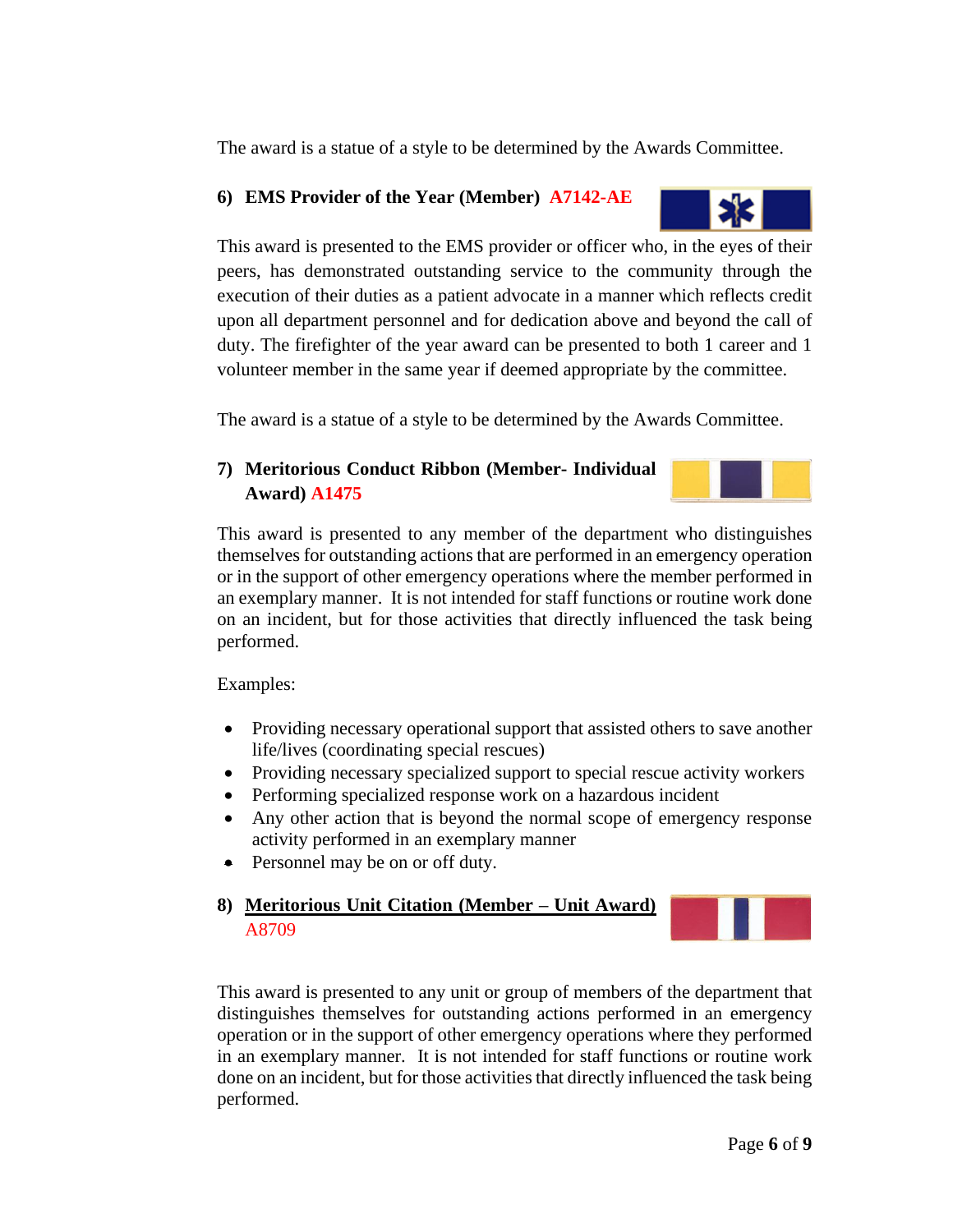Examples:

- Providing necessary operational support that assisted others to save another life/lives (coordinating special rescues)
- Providing necessary specialized support to special rescue activity workers
- Performing specialized response work on a hazardous incident
- Any other action that is beyond the normal scope of emergency response activity, performed in an exemplary manner as decided by the awards committee.
- Personnel may be on or off duty

# **9) Campaign Ribbon (Member) A11477**



This award designates a member's participation with

a team deployed to a special event or campaign as designated by the Awards Committee.

Criteria:

- Operations in which members of our department deploy to an event outside our community
- The team must be deployed to assist another locality with the mitigation of an emergency event
- The crews may be rotated through the event

# **10) Life Save Ribbon (Member) A9924**

Presented to any career or volunteer member who in the line of duty responds to an individual in cardiac arrest and through life saving measures returns said individual to a state of living. Said individual should remain in this living state for a minimum of 24 hours following the incident. Recommendation for this award should be accompanied with proper documentation (should not violate HIPPA).

OR

Presented to any career or volunteer member who in the line of duty, rescues an individual from a situation of certain death or severe injury.

# **11) Natural Disaster Ribbon (Deployments) A6265**

Awarded for a members participation in a deployment response to a natural disaster.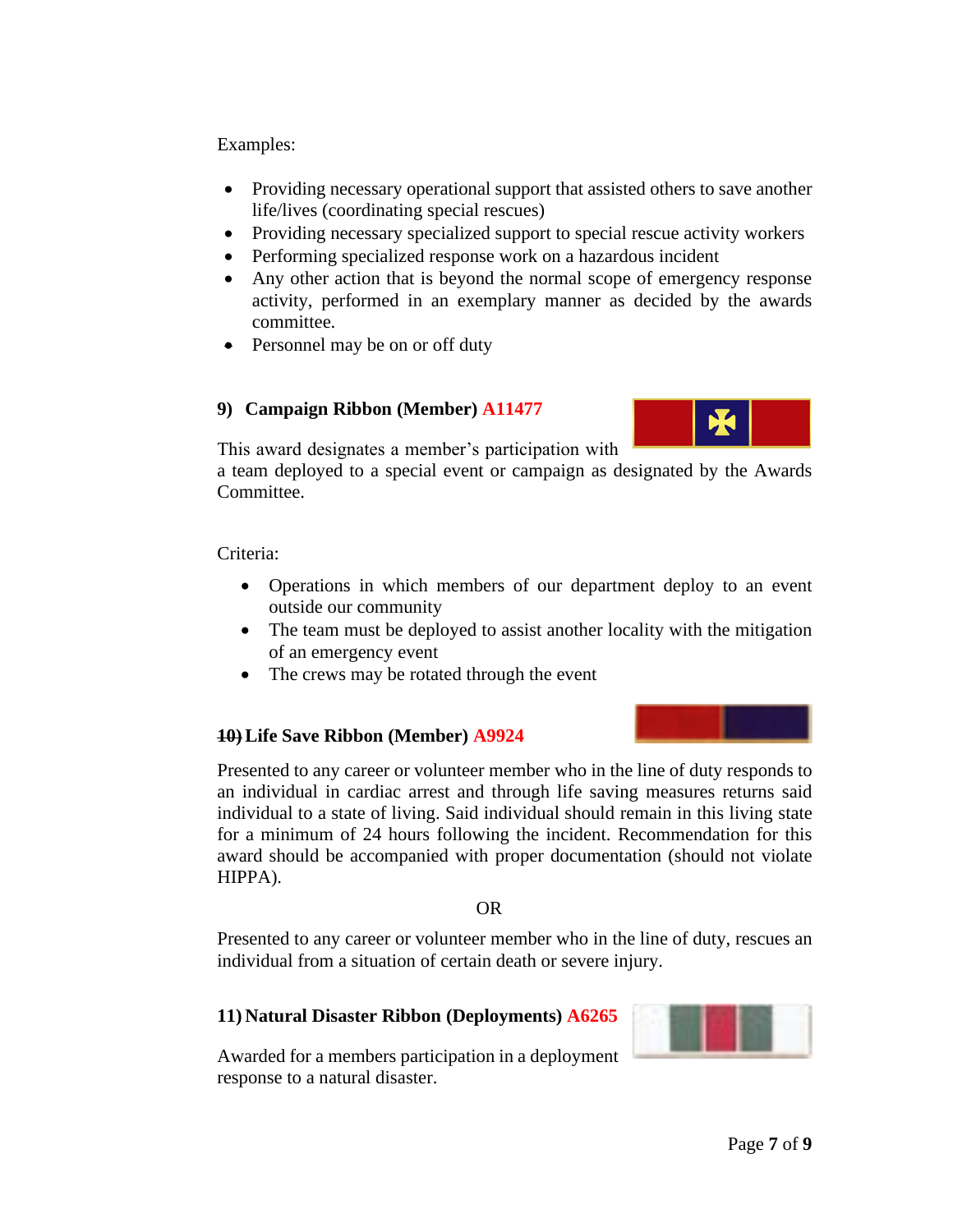### **12) National Defense Ribbon A11850**

#### **(Acts of Terrorism/National Events) (Member)**

Awarded for a members response participation to an act of terrorism or other national event deemed appropriate by the awards committee.

**13) Emergency Management Assistance Compact Ribbon A10794**

(Fire and Mutual Aid Deployments not covered with the other two deployment ribbons) (Member**)**

## **14) Honor Guard Service Recognition (Member) A10810**

After a member has served three accumulative years or as approved by the Awards Committee, they will receive an Honor Guard recognition ribbon.

## **15) Special Operations Team Member (Member) A12571**

After a member has served three accumulative years or as approved by the Awards Committee, they will receive a SOTT recognition ribbon for uniform display.

## **16) Search and Rescue Group Member (Member & Non-Member) A12350**

After a member has served three accumulative years or as approved by the Awards Committee, they will receive a S&R recognition ribbon for uniform display.

## **17) Fire and EMS Chief's Award (Member & Non-Member) A10843**

.

This award may be presented to fire service individuals, groups, or companies, who, in the opinion of Fire & EMS Chief, have performed in a manner which he/she feels is beyond that which is normally expected of them.

All recommendations must also be qualified by the awards selection committee.